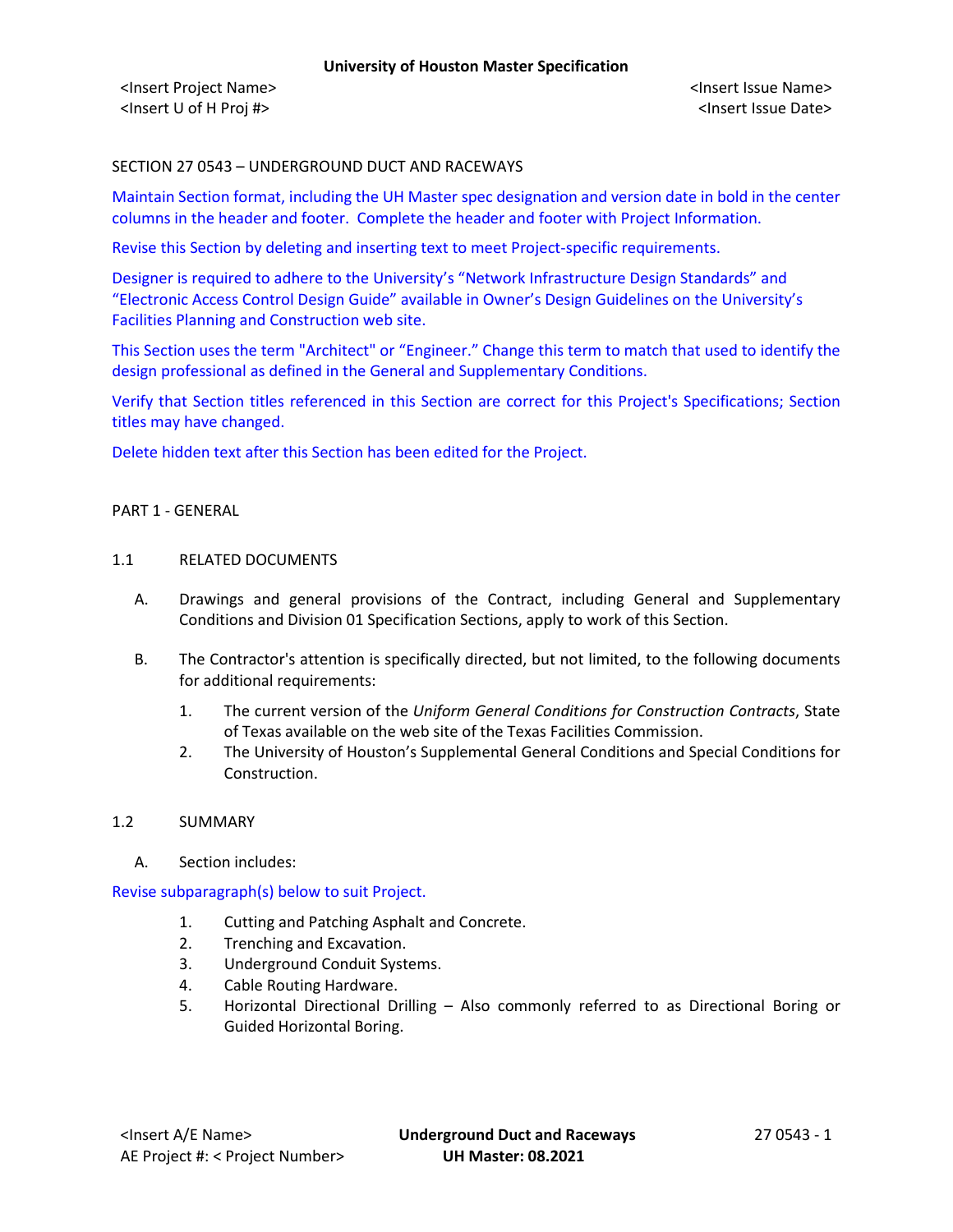- B. Work covered by this Section consists of providing all services, labor, materials, tools, and equipment required for the complete and proper installation of exterior telecommunications pathways as called for in these Specifications and related Drawings.
- C. Detailed Summary of Work:

*Designer to provide a detailed summary of all work to be performed.)*

- 1. Incoming Service Duct-bank: [**Description**]
- 2. Primary Duct-bank: [**Description**]
- 3. Feeder Duct-bank: [**Description**]
- 4. Innerduct: [**Description**]
- 1.3 SUBMITTAL ADMINISTRATIVE REQUIREMENTS
	- A. Follow the Submittal Administrative Requirements as stated in Section 01 3300 "Submittal Procedures" Use electronic format only.
- 1.4 ACTION SUBMITTALS
	- A. Before installation begins:
		- 1. Provide notification, in writing, of conditions detrimental to proper completion of the Work or conditions deviating from Drawings.
		- 2. Provide Shop Drawings of all pathway, vaults, boring, cutting or core drilling locations for review and approval by both the Owner's Project Manager and UIT Project Manager prior to work engagement.
- 1.5 INFORMATIONAL SUBMITTALS Not Used

### 1.6 QUALITY ASSURANCE

- A. Perform all installation work for the new exterior telecommunications pathways in a neat and workmanlike manner.
- B. For horizontal directional drilling, follow all procedural precautions necessary to ensure that the essential aspects of proper directional bore installation are adequately controlled.

### PART 2 - PRODUCTS

- 2.1 PARTS AND MANUFACTURERS
	- A. Refer to Section 01 2500 "Substitution Procedures" for variations from approved manufacturers or parts. Obtain written approval for substitutions from both the Owner's Project Manager and the UIT Project Manager.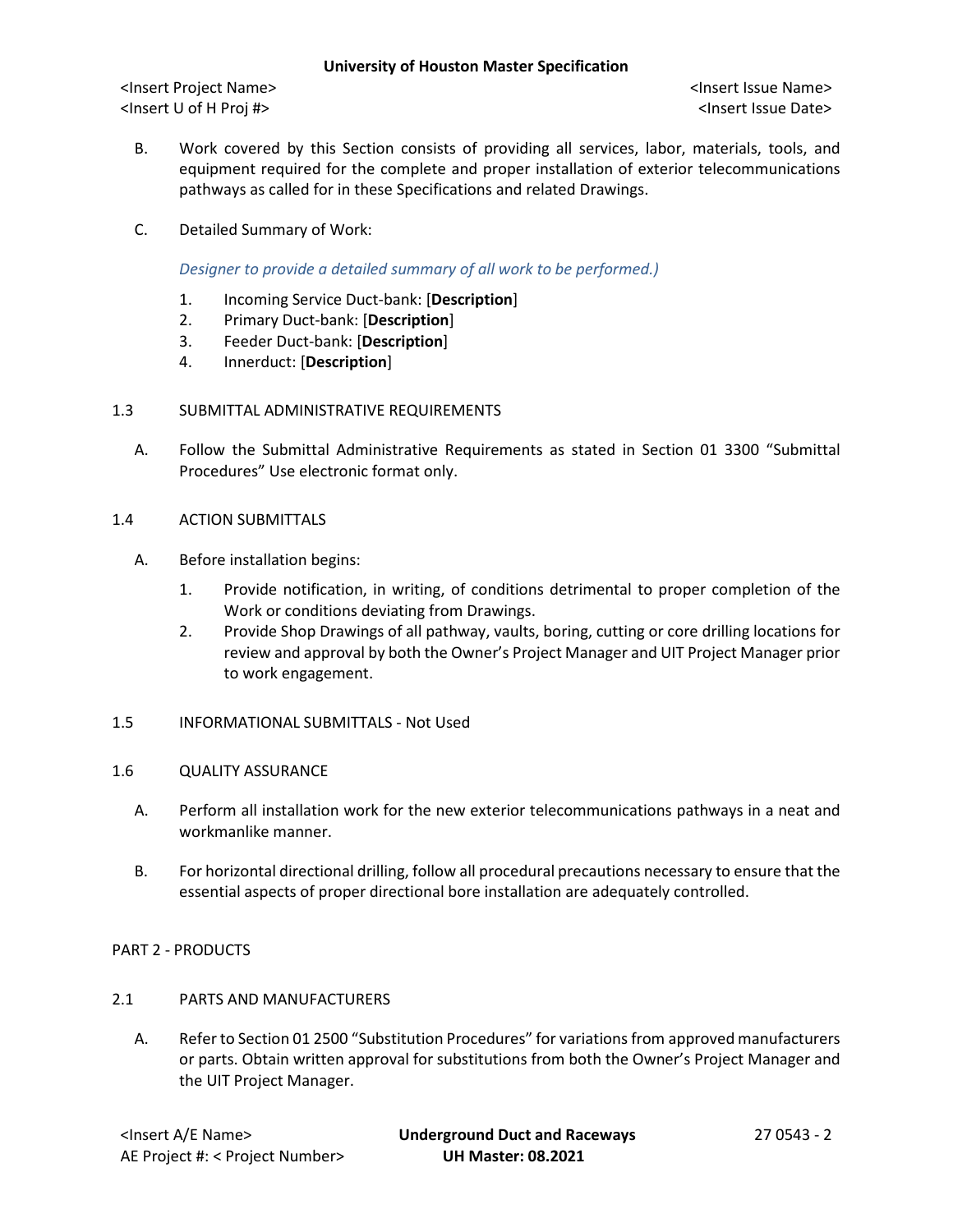# B. TRENCH/BACKFILL MATERIALS

1. Refer to Section 31 2333 "Trenching, Backfilling, and Compaction*"* for requirements.

## C. CONDUIT SYSTEM

- 1. Non-Metallic Conduit:
	- a. PVC plastic pipe: ASTM D1785, Schedule 40, Type PVC 1120.
	- b. Tone Tape: Arnco DL WP12LC Tone Tape, or equivalent.
- 2. Electrical Metallic Tubing (EMT): Electro-galvanized steel tubing ¾ inch and larger diameter per project requirements.
	- a. Conduit joint couplings and connectors steel double set screw indenter fittings.
	- b. Metal bushings for 3/4-inch and 1-inch conduit.
	- c. Insulated metallic bushings for 1-1/4 inch and larger conduit.
	- d. Insulated metallic bushings with grounding lugs as required.
	- e. Conduit sweeps minimum 10 times the conduit inside diameter.
	- f. Include required conduit straps and hangers, heavy-duty malleable iron or steel. Perforated pipe strap and wire hangers are not permitted.
- 3. Inside Pull-Boxes: Refer to Section 27 0528 "Pathways for Communications Systems*"* for inside pull-boxes for conduit entering building.
- 4. Outside Pull-Boxes: Minimum 14 gauge galvanized steel with weatherproof locking cover and hardware for surface mounting as required for Project. Dimensions as required for Project.
- 5. Test mandrel: shall be 1/4 inch smaller than inside conduit diameter and minimum 12 inches long.
- 6. Pull-rope: 1/4-inch Nylon pull rope.
- 7. Core Drill Seals for Outside Building Walls: Link-Seal waterproof assembly or equal. Manufactured by PSI/Thunderline/Link-Seal.
- 8. Conduit Caulking Compound: Choose compounds for sealing conduit ducts that have putty-like consistency workable with hands, at temperatures as low as 35 degrees Fahrenheit, do not slump at a temperature of 300 degrees Fahrenheit, and do not harden materially when exposed to air. Compounds shall readily caulk or adhere to clean surfaces of plastic conduit, metallic conduits, or conduit coatings; concrete, masonry; any cable sheaths, jackets, covers or insulation material and common metals. Compounds shall form a seal without dissolving, noticeably changing characteristics, or removing any of the ingredients. Compounds shall have no injurious effect on the hands of workers or upon materials.
- 9. Underground Plastic Line marker: Manufacturer's standard permanent, continuousprinted polyethylene film tape with metallic core, intended for direct burial service; not less than 3 inches wide x 4 mils thick. Provide orange tape with black text reading "CAUTION FIBER OPTIC CABLE BELOW".
- 10. Ground Wire: Bare Copper # 6
- 11. Tracer Box: NEMA-3 4-inch x 4-inch weatherproof box
- 12. Spacers for 4-inch Conduit: Carlon S289NJN Intermediate Spacer and S288NJN Base Spacer.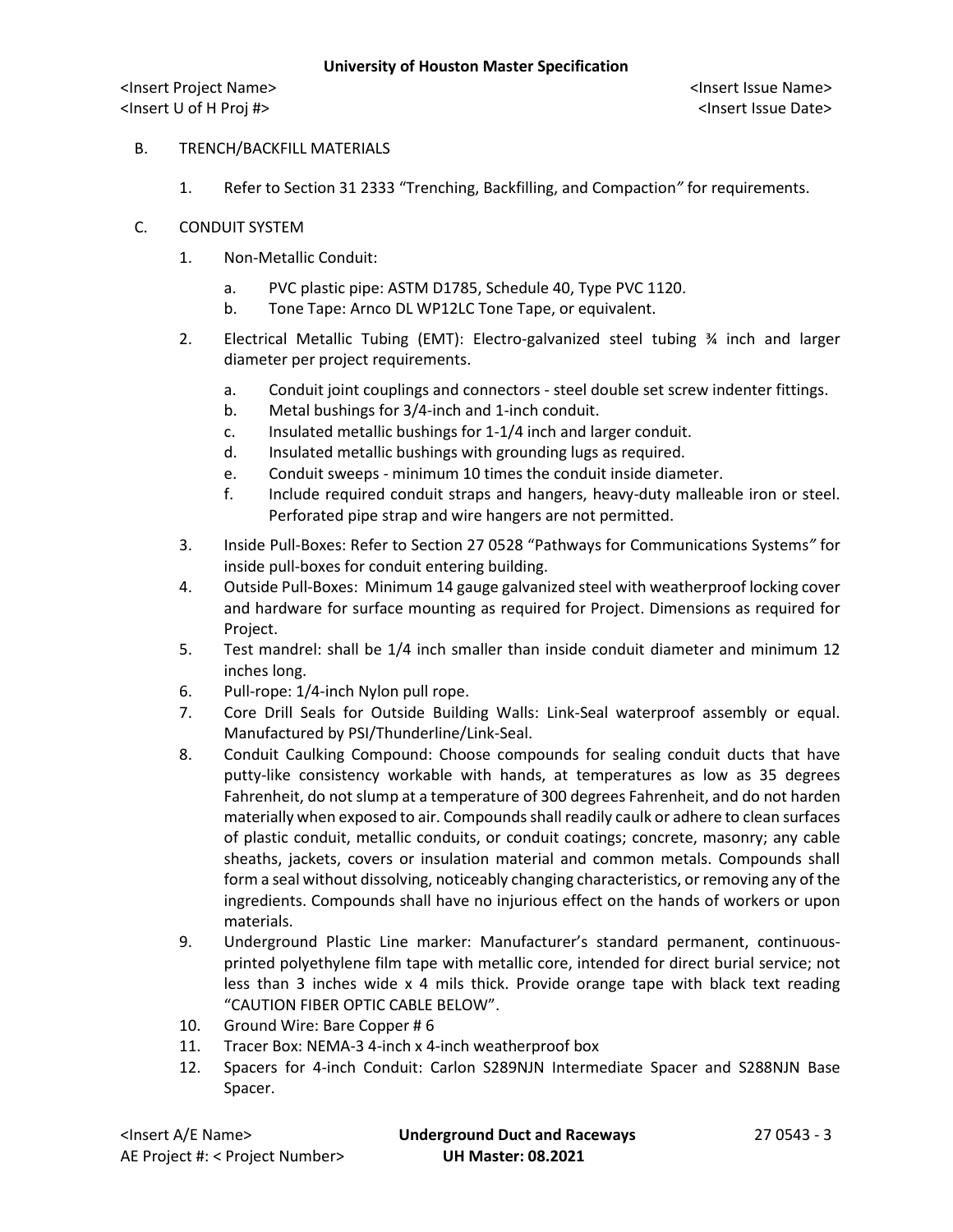- 13. Precast Concrete Vault:
	- a. General: Provide precast concrete communications vault as detailed on the Drawings and as required for installation of new duct-bank systems and connection to existing duct-bank systems at locations shown on the Drawings. Provide 4-foot x 8-foot x 6-foot deep precast vault.
	- b. Design: Vaults shall be steel reinforced and the complete vault assembly designed for H-20-44 bridge loading. Clearly indicate in submittals all dimensions and reinforcing steel.
	- c. Concrete: Construct vaults using concrete with a 4500 psi 28-day strength. Concrete mix shall be designed in accordance with ASTM standards.
	- d. Reinforcing Steel: Use intermediate or hard grade billet steel conforming to ASTM A15, deformed in accordance with ASTM A305.
	- e. Vaults: Vault and pull box covers for all non-traffic areas shall be made of ductile iron cover; covers in parking and traffic areas shall be cast iron and rated for heavy vehicular traffic. Mount covers in a 30-inch Type "B" or "WRM" frame. Dowel the frame and neck into the vault to prevent movement away from the opening. Mark voice and data communications vaults and pull box covers with the text "TELECOMMUNICATIONS".
	- f. Conduit Entry: For plastic conduits, include a bell end inside the vault or pull box, mounted flush and grouted to seal openings. Provide precast fiber type terminators for each duct-bank entry.
	- g. Grounding: A #4/0 bare copper ground wire shall penetrate the side wall in the bottom section of each vault and pull box and extend 48 inches inside and outside of the vault pull box.
	- h. Accessories: Provide knockouts, cable racks, sumps, steps, joint seals and other accessories shown on the Drawings or as required for a complete installation.
	- i. Duct Plug 4-inch: General Machine Products (GMP) 6668R16
	- j. End Bell 4-inch: Carlon E297N
- 14. Multi-cell Fabric Mesh Duct:
	- a. Manufacturer: MaxCell.
	- b. Use only manufacturer's fittings, transition adapters, terminators, accessories and installation kits.
- D. CABLE ROUTING HARDWARE
	- 1. Cable Rack with Support Hardware as required:
		- a. 18-Hole: Condux 08380200, Chance C203-1126
		- b. Other sizes as required: Condux, Chance
	- 2. Cable Rack Steps/Hooks:
		- a. 4-inch: Condux 08380600, Chance C203-1131
		- b. Other sizes as required: Condux, Chance
	- 3. "S" Rack Supports: Condux, Chance
	- 4. Step Lock Wedge: Panduit CHW-C20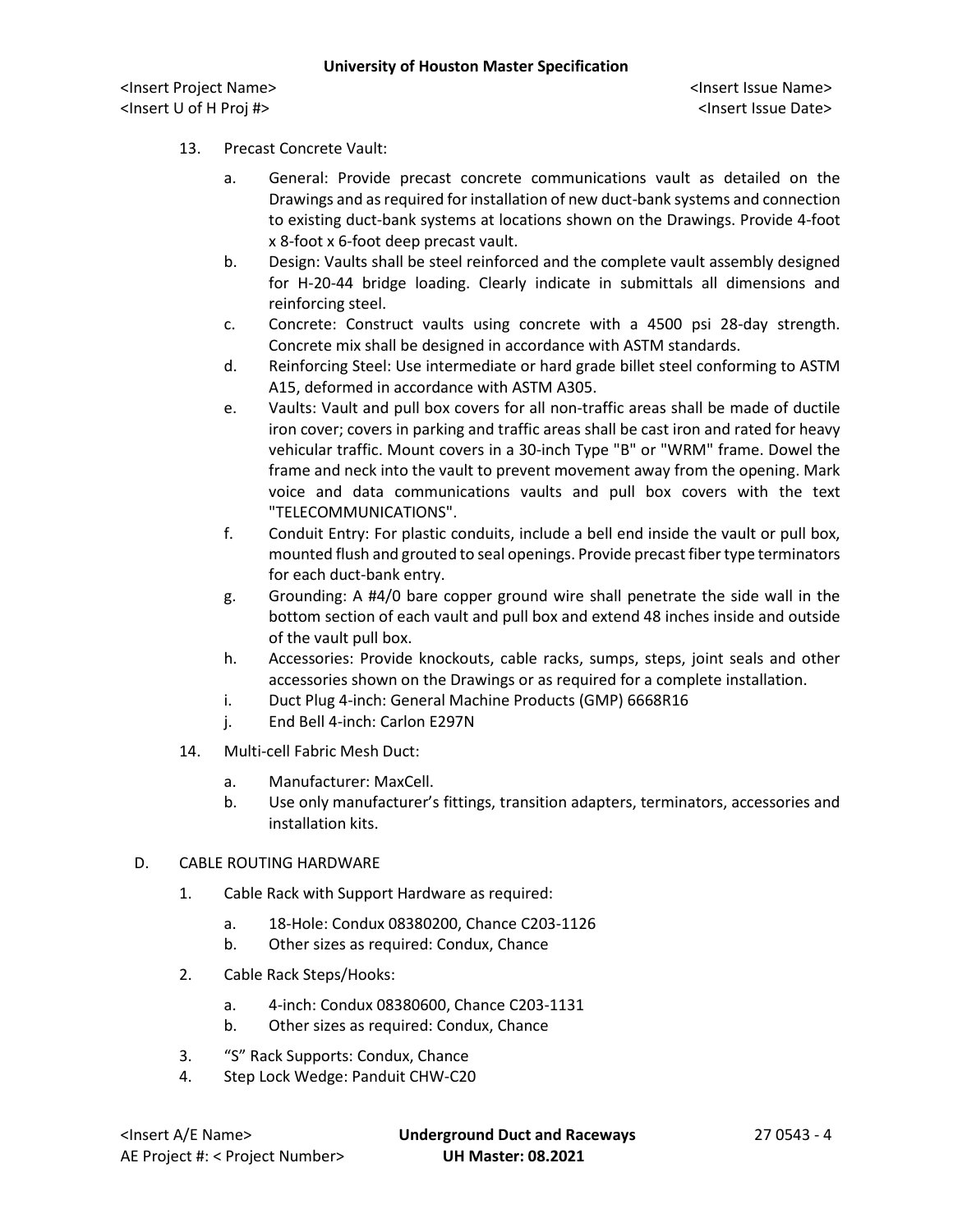# PART 3 - EXECUTION

### 3.1 INSPECTION

- A. Examine areas and conditions under which the new exterior telecommunications pathways are to be installed.
- B. Verify field measurements and pathway routing conditions are as shown on Drawings.
- C. If discrepancies or problems are found, notify Architect and wait for direction. Beginning of telecommunications pathway installation indicates Contractor's acceptance of existing conditions.

## 3.2 EXCAVATING, TRENCHING AND BACKFILLING:

- A. Comply with applicable provisions of Section 31 2333 "Trenching, Backfilling, and Compaction." Refer instances of uncertain applicability to the Architect/Engineer for resolution before proceeding with the Work.
- B. Before excavation, notify Owner's Project Manager and UIT Project Manager of work to be done so that service interruptions in existing fiber pathways can be prevented. A UIT employee must be present during excavation.
- C. Service outages, both planned and emergency, must follow the requirements set forth in the "Outage Planning Form" included in Division 00 and available in "Master Specifications" on the University's Facilities Planning and Construction web site.
- D. Locate and exposed all utilities, as necessary, prior to construction. Mark pavement as required.
- E. If any unknown and/or uncharted utilities are encountered during excavation, promptly notify Architect/Engineer and wait for instructions before proceeding.
- F. If unknown utilities are encountered and work is continued without contacting the Architect/Engineer for instructions, and damage is caused to said utilities, Contractor shall repair such damage, at his own expense, to the satisfaction of Owner or utility company concerned.
- G. Voice and data communications duct-banks shall be independent and not shared with any other systems.
- H. Accurately grade the bottom of trenches to provide proper fall and uniform bearing and support for each section of the conduit on undisturbed soil or 2 inches of sand fill at every point along its entire length. In general, grading for voice and data communications duct-banks and conduits shall be from building to vault, and from a high point between vaults to each vault.
- I. Do not backfill trenches until all required tests have been made by Contractor and approved by Architect/Engineer.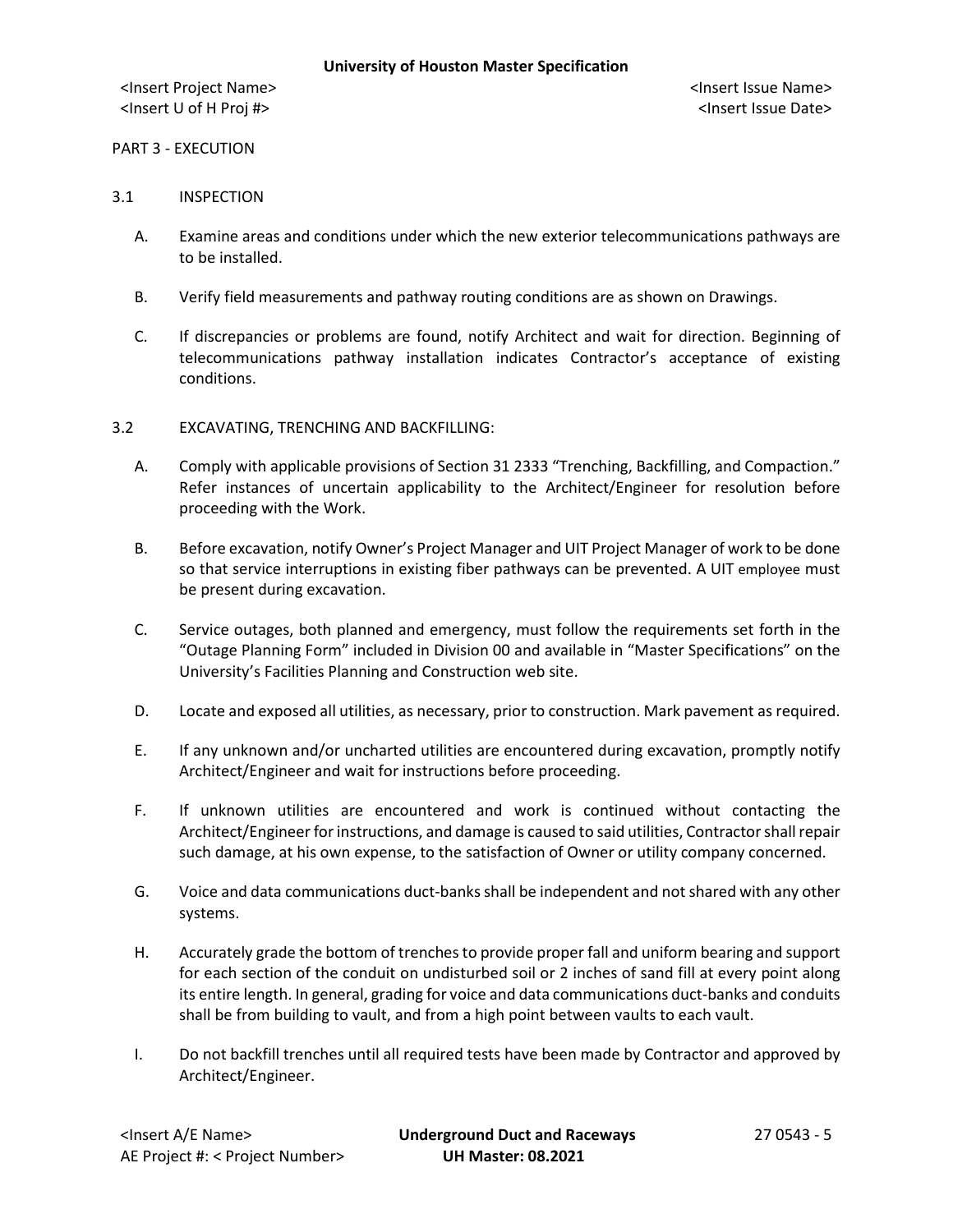### **University of Houston Master Specification**

<Insert Project Name> <Insert Issue Name> <Insert U of H Proj #> <Insert Issue Date>

- J. Backfill shall be cement stabilized sand up to 6 inches above the top of conduit or duct-bank. Backfill up to grade shall be in maximum 6-inch lifts with minimum 95 percent compaction of lifts. Refer to Section 31 2333 "Trenching, Backfilling, and Compaction" for additional requirements.
- K. Opening and Re-closing Pavement, Landscape Areas and Lawns:
	- 1. Size cuts only as large as required for Work to be accomplished.
	- 2. Patch or replace using materials to match those removed.
	- 3. Ensure that patches are level and thoroughly bonded with the original surfaces.
- L. Excavation in Vicinity of Trees: Comply with applicable requirements as stated in Section 31 1013 "Site Preparation" and on the tree protection Drawings.
- M. Perform all trenching and backfill for new underground conduit system placement as shown on the Drawings.

## 3.3 CONDUIT SYSTEM PLACEMENT

- A. Place new conduit system including maintenance holes as shown on the Drawings.
- B. Maintain 12-inch clearance from all utilities. Conduit is to be encased in concrete slurry (flow fill) where proper distance cannot be obtained.
- C. Cross telecommunications conduit ducts below gas piping.
- D. Thoroughly clean all conduits before laying or using.
- E. During construction, plug the ends of the conduits to prevent water washing mud into the conduits, vaults or buildings. Take particular care to keep the conduits clean of concrete, dirt or any other substance during the construction.
- F. Pour a concrete cap on all new and reopened trenches under asphalt roadways and parking lots where concrete encasement is not used.
- G. Support multiple conduits on preformed nonmetallic separators to provide not less than 1-inch spacing between exterior surfaces of conduit (Type 5). Space separators close enough to prevent sagging of conduits or breaking of couplings and watertight seals.
- H. Place moistened pea-sized gravel and sand mixture in the trench for 20 feet on each side of the vaults (Type 4).
- I. Multi-cell Fabric Mesh Duct:
	- 1. Install all fabric mesh duct per manufacturer's requirements.
	- 2. Populate all fabric mesh duct with a measured pull tape.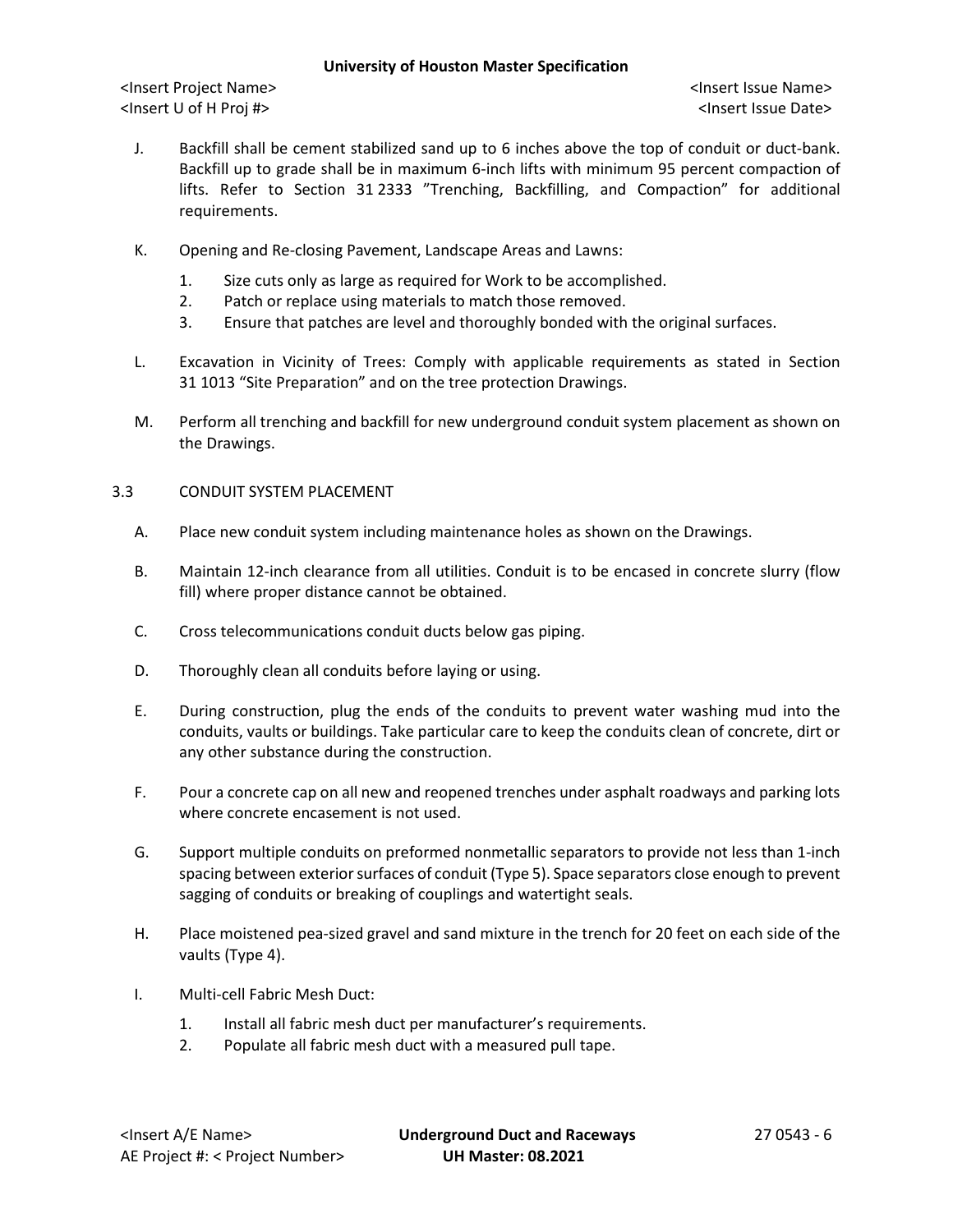- J. Securely anchor conduits in place with nylon tie-downs to prevent movement during the placement of concrete slurry (flow fill), moistened pea-sized gravel and sand mixture, and other backfill materials. Wire tie-downs are prohibited.
- K. Conduit Joint Couplings:
	- 1. Install PVC non-metallic fittings with solvent applied couplings.
	- 2. Use an approved transition coupling to connect metal to plastic (PVC) conduits.
- L. Conduit Joint Couplings:
	- 1. Install PVC non-metallic fittings with solvent applied couplings.
	- 2. Use an approved transition coupling to connect metal to plastic (PVC) conduits.
	- 3. Couplings may be threaded and/or glued to provide watertight seal at conduit junctions.
- M. Seal all conduit junctions and fittings watertight prior to pour of concrete slurry (flow fill). Make conduit couplings in accordance with the manufacturer's recommendation for the particular type of conduit and coupling selected and as approved.
- N. Unless otherwise noted on Drawings, a minimum 24-inch depth of cover is required above the top of all conduits.
- O. Provide communications drain box in conduit 6 feet from building outside wall penetrations as shown in Drawings.
- P. Transition to PVC coated Galvanized Rigid Conduit (GRC) at 5 feet from building outside wall penetrations.
- Q. For all offsets and sweep bends, provide fiberglass or PVC coated GRC.
- R. All conduit bends are to be minimum 3-foot radius or larger as noted on Drawings.
- S. Bury underground plastic line marker 12 inches above the telecommunications conduit.
- T. Cast into concrete a #6 bare copper ground wire directly above the telecommunications conduit and extend 4 inches into each vault space. Extend 6 inches of tracer wire into tracer box on outside wall of building directly above conduit entry point.
- U. Provide plastic conduit bell ends at each PVC conduit termination and for all conduit entering vaults.
- V. Avoid boring under concrete sidewalks. Remove and replace sidewalks as necessary.
- W. Extend the new conduit through the wall into the building, tunnel, or crawl space a minimum of 4 inches.
- X. Building, tunnel and vault core drills shall be sealed around conduits with approved waterproof plugging compound.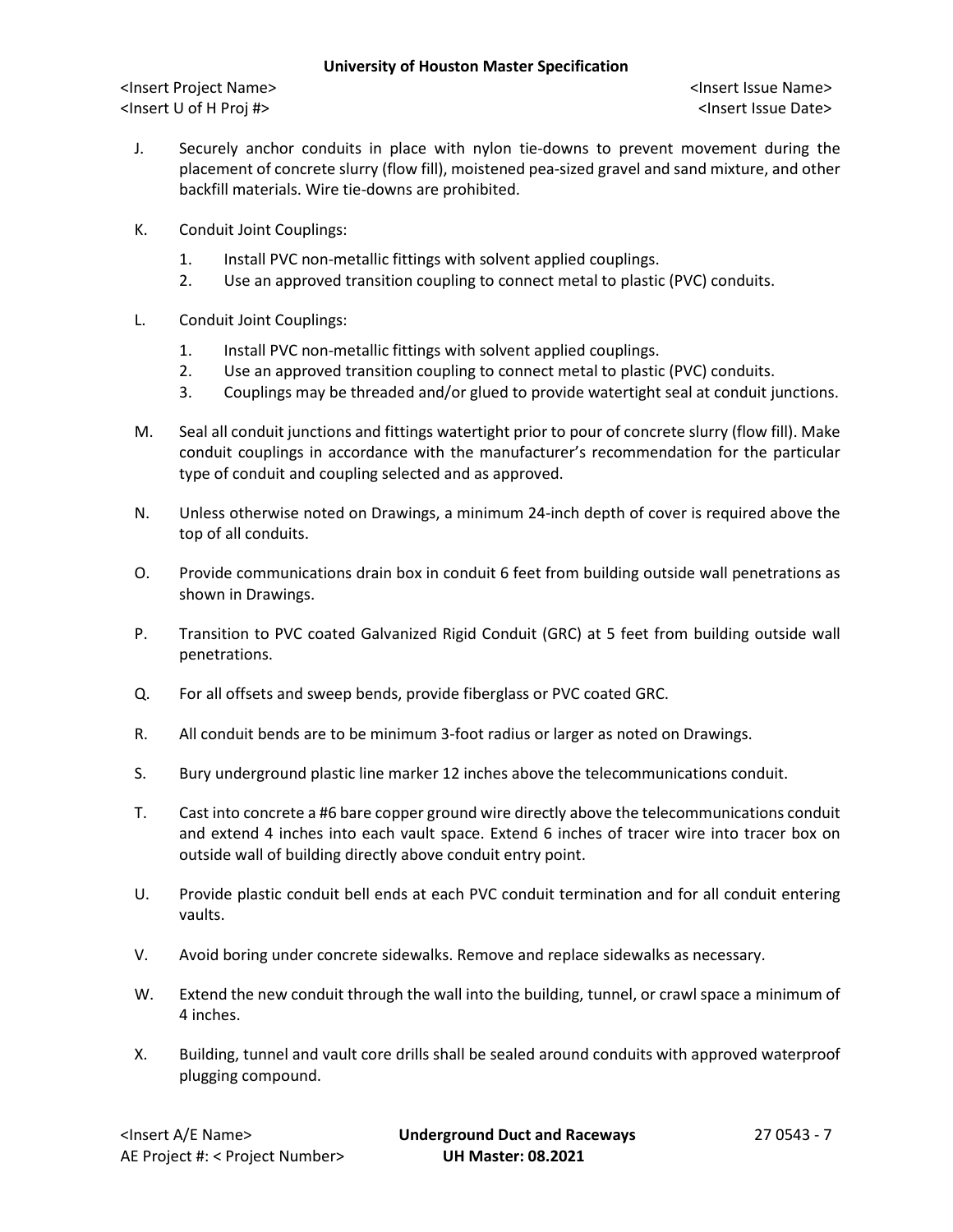### **University of Houston Master Specification**

<Insert Project Name> <Insert Issue Name> <Insert U of H Proj #> <Insert Issue Date>

- 1. Seal openings around conduits that pass through inside building wall core drills with UL listed foamed silicone elastomeric compound. Refer to Section 07 9200 "Joint Sealants" for requirements.
- 2. Seal openings around conduits that pass through outside building walls with a complete Link-Seal assembly for a waterproof seal. Slope conduit away from building.
- 3. Seal openings around conduits that pass through vault walls with foundation foam on the interior of the core and silicone sealer on the inside and outside of the core for a waterproof seal.
- Y. Place Maintenance Holes (MH) with the long dimension in line with the main conduit run. The conduit shall enter opposite ends of the MH on the short sides. Do not use the MH as a 90 degree bend in cable installations.
- Z. Ream and bush the ends of the metallic conduit:
	- 1. Insulated metallic bushings for 1-1/4 inch conduit and larger.
	- 2. Insulated metallic bushings with grounding lugs for conduit entering Network Facilities (NFs).
- AA. After conduit duct installation has been completed and concrete has set, pull "D" test mandrel through all new conduit ducts to verify duct integrity and ensure smooth interior surfaces free from burrs or obstructions that might damage cable sheaths.
- BB. Following mandrel testing, draw cylindrical wire brush with stiff bristles through each conduit to clean the conduit and remove any concrete, dirt or other obstructions.
- CC. Stub out conduits into NFs, and cabinets only enough to attach connector and bushings with grounding lugs, except conduits shall rise a minimum of 6 inches above the finished floor.
- DD. Install new pull rope in all new conduit and extend three feet into each building space.
- EE. Plug ends of the new conduit with watertight rubber conduit plugs, conduit caulking compound or conduit caps to ensure foreign matter does not enter the building.

# 3.4 CABLE ROUTING HARDWARE

- A. Place new cable routing hardware in the tunnels and in crawl spaces beneath the building as required and as shown on the Drawings.
- B. Perform installation of routing hardware including anchoring and supports, grounding and bonding as specified in Section 27 0526 "Grounding and Bonding for Communications Systems."
- C. Place new ladder, pulling-in irons, cable racks, "S" rack supports, and steps in new and existing vaults as required for backbone cable routing.